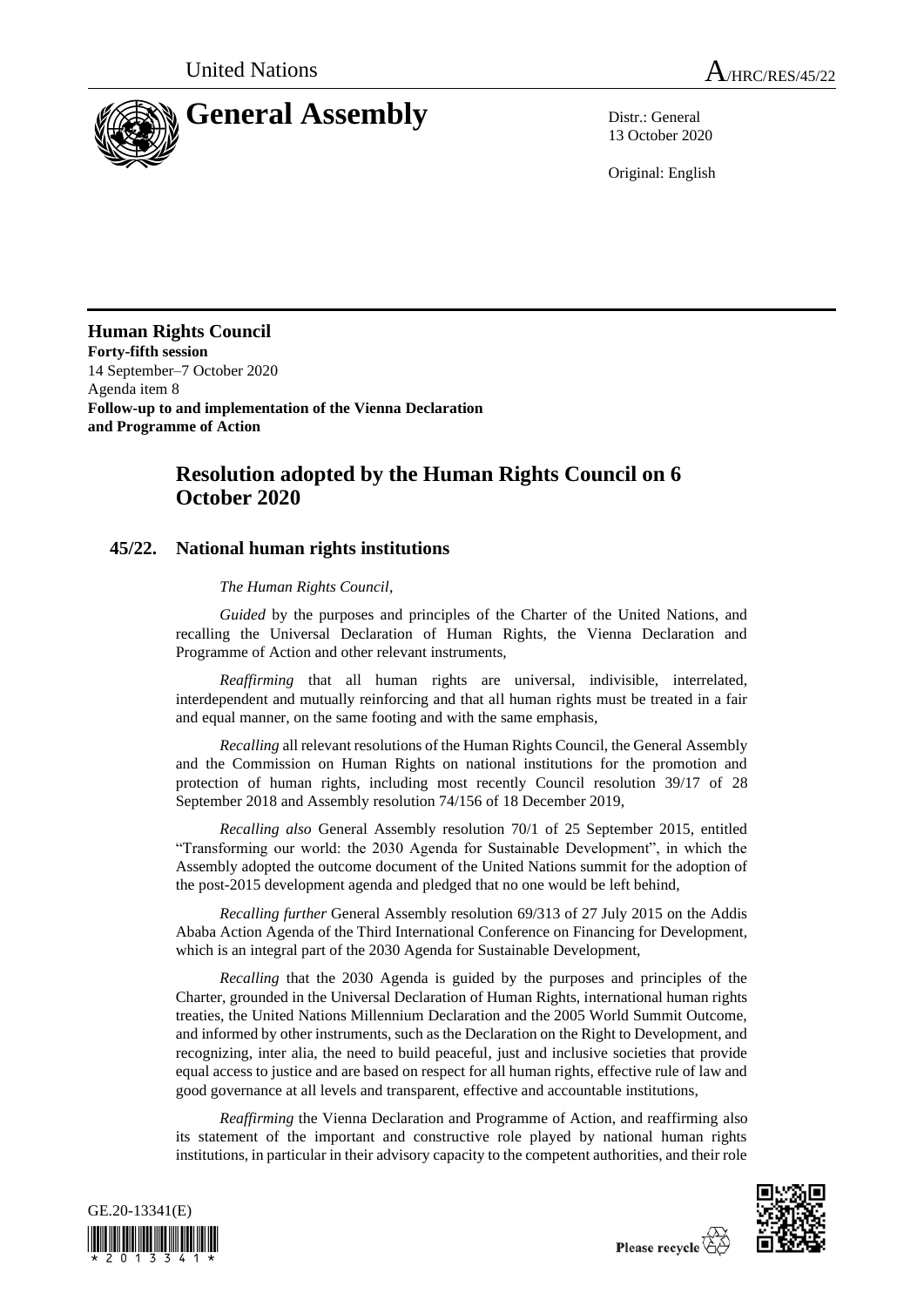in preventing, remedying and assisting victims to find remedies to human rights violations and abuses, in the dissemination of human rights information, and education in human rights,

*Recalling* the principles relating to the status of national institutions for the promotion and protection of human rights (the Paris Principles), and the establishment of the Global Alliance of National Human Rights Institutions,

*Reaffirming* the importance of, and welcoming the rapidly growing interest and progress throughout the world in, establishing and strengthening independent, pluralistic national human rights institutions in accordance with the Paris Principles,

*Recalling* that the existence of independent national human rights institutions in compliance with the Paris Principles is a global indicator of progress towards achieving Sustainable Development Goal 16, and taking note of the report of the Secretary-General on progress towards the Sustainable Development Goals,<sup>1</sup> including this indicator,

*Reaffirming* the important role that such national human rights institutions play, and will continue to play, in promoting and protecting human rights and fundamental freedoms, strengthening participation, in particular of civil society organizations, promoting the rule of law, developing and enhancing public awareness of those rights and fundamental freedoms, and contributing to the prevention of human rights violations and abuses,

*Encouraging* greater efforts to investigate and respond to increasing reports of cases of reprisal against national human rights institutions, their members and staff, and those who cooperate or seek to cooperate with them,

*Recognizing* the important role that national human rights institutions can play in preventing and addressing acts of intimidation and cases of reprisal as part of supporting the cooperation between States and the United Nations in the promotion of human rights, including by contributing to follow-up actions, as appropriate, to recommendations made by international human rights mechanisms, and in this regard taking note of the Marrakech Declaration adopted at the thirteenth International Conference of National Human Rights Institutions,

*Welcoming* the strengthening in all regions of regional and cross-regional cooperation among national human rights institutions, and between national human rights institutions and other regional human rights forums,

*Commending* the important work of the Global Alliance of National Human Rights Institutions, the Office of the United Nations High Commissioner for Human Rights and regional networks of national human rights institutions, including the Network of African National Human Rights Institutions, the Network of National Institutions for the Promotion and Protection of Human Rights in the Americas, the Asia-Pacific Forum of National Human Rights Institutions and the European Network of National Human Rights Institutions, in support of the development and strengthening of independent and effective national human rights institutions compliant with the Paris Principles,

*Welcoming* efforts to strengthen United Nations system-wide coordination in support of national human rights institutions and their networks, including the tripartite partnership between the United Nations Development Programme, the Office of the High Commissioner and the Global Alliance of National Human Rights Institutions,<sup>2</sup> and encouraging further cooperation in this regard between United Nations mechanisms and processes and with national human rights institutions, the Global Alliance of National Human Rights Institutions and its regional networks,

*Welcoming also* the valuable participation and contribution of national human rights institutions and their networks, including their contribution to national mechanisms for reporting and follow-up, and with regard to follow-up to recommendations and relevant United Nations mechanisms and processes, in accordance with their respective mandates, including the Human Rights Council and its universal periodic review mechanism and the special procedures, the treaty bodies, the Expert Mechanism on the Rights of Indigenous

 $^1$  E/2020/57.

<sup>2</sup> General Assembly resolution 70/163, para. 19.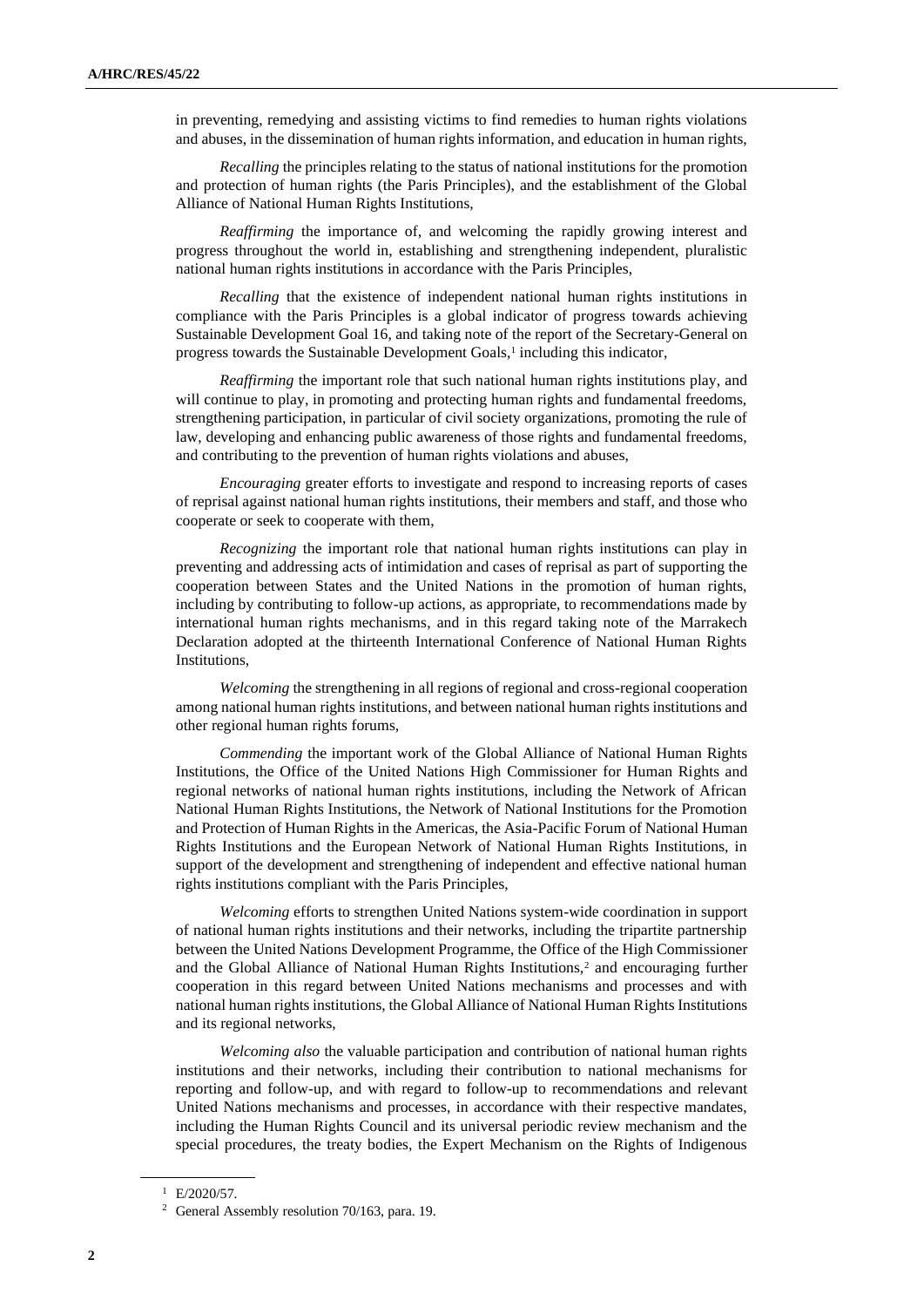Peoples, the United Nations Permanent Forum on Indigenous Issues, the Commission on the Status of Women, the Conference of States Parties to the Convention on the Rights of Persons with Disabilities and the Open-ended Working Group on Ageing, and their continuing efforts in support of the 2030 Agenda, and encouraging further efforts in this regard,

*Emphasizing* the importance of human rights in shaping the response to the coronavirus disease (COVID-19) pandemic, for both the public health emergency and the broader impact on people's lives and livelihoods,

*Recognizing* the important role of national human rights institutions in highlighting the human rights implications of the COVID-19 pandemic, including offering guidance to States in ensuring a human rights-compliant response to the pandemic, examining and monitoring the situation, raising public awareness, including the provision of accurate and timely information, working to protect groups in vulnerable situations and cooperating with civil society, rights-holders and other stakeholders, and encouraging States to cooperate with their national human rights institution and to ensure that they can effectively discharge their mandate and functions, including by ensuring the allocation of adequate resources,

*Welcoming* the role of the Global Alliance of National Human Rights Institutions and its regional networks in supporting national human rights institutions to fulfil their mandate with respect to COVID-19 and the support provided by the Office of the High Commissioner and the United Nations Development Programme, and taking note of the aide-memoire on national human rights institutions, human rights and COVID-19, issued by the High Commissioner to national human rights institutions on 21 April 2020, and of technical assistance and capacity-building and facilitation of the exchange of good practices,

*Reaffirming* that, as the 2030 Agenda recognizes, eradicating poverty in all its forms and dimensions, combating inequality within and among countries, preserving the planet, creating sustained, inclusive and sustainable economic growth and fostering social inclusion are linked to each other and interdependent,

*Stressing* that the effective participation of all individuals in national, political, cultural, religious, economic and social processes in their societies is crucial to their full and equal enjoyment of all human rights,

*Bearing in mind* that the promotion and upholding of tolerance, respect, pluralism and diversity are essential for the promotion and protection of human rights in multicultural contexts and, in particular, for combating racism, racial discrimination, xenophobia and related intolerance,

*Acknowledging* that the promotion and protection of human rights and the implementation of the 2030 Agenda are interrelated and mutually reinforcing, and recognizing that the 2030 Agenda pledges to leave no one behind and envisages a world of universal respect for human rights and human dignity, the rule of law, justice, equality and non-discrimination,

*Recognizing* the importance of the independent voice of national human rights institutions in promoting and protecting all human rights, including, in accordance with their mandates, economic, social, cultural, civil and political rights, particularly in the context of the implementation of the 2030 Agenda, which seeks to realize the human rights of all,

*Welcoming* the Mérida Declaration on the Role of National Human Rights Institutions in Implementing the 2030 Agenda for Sustainable Development, noting that the implementation of the 2030 Agenda is a priority under the current Strategic Plan of the Global Alliance of National Human Rights Institutions, and acknowledging the efforts that national human rights institutions are making to connect their work, in accordance with their respective mandates, to the implementation of the 2030 Agenda,

*Taking note* of the Belgrade principles on the relationship between national human rights institutions and parliaments, 3

<sup>3</sup> A/HRC/20/9, annex.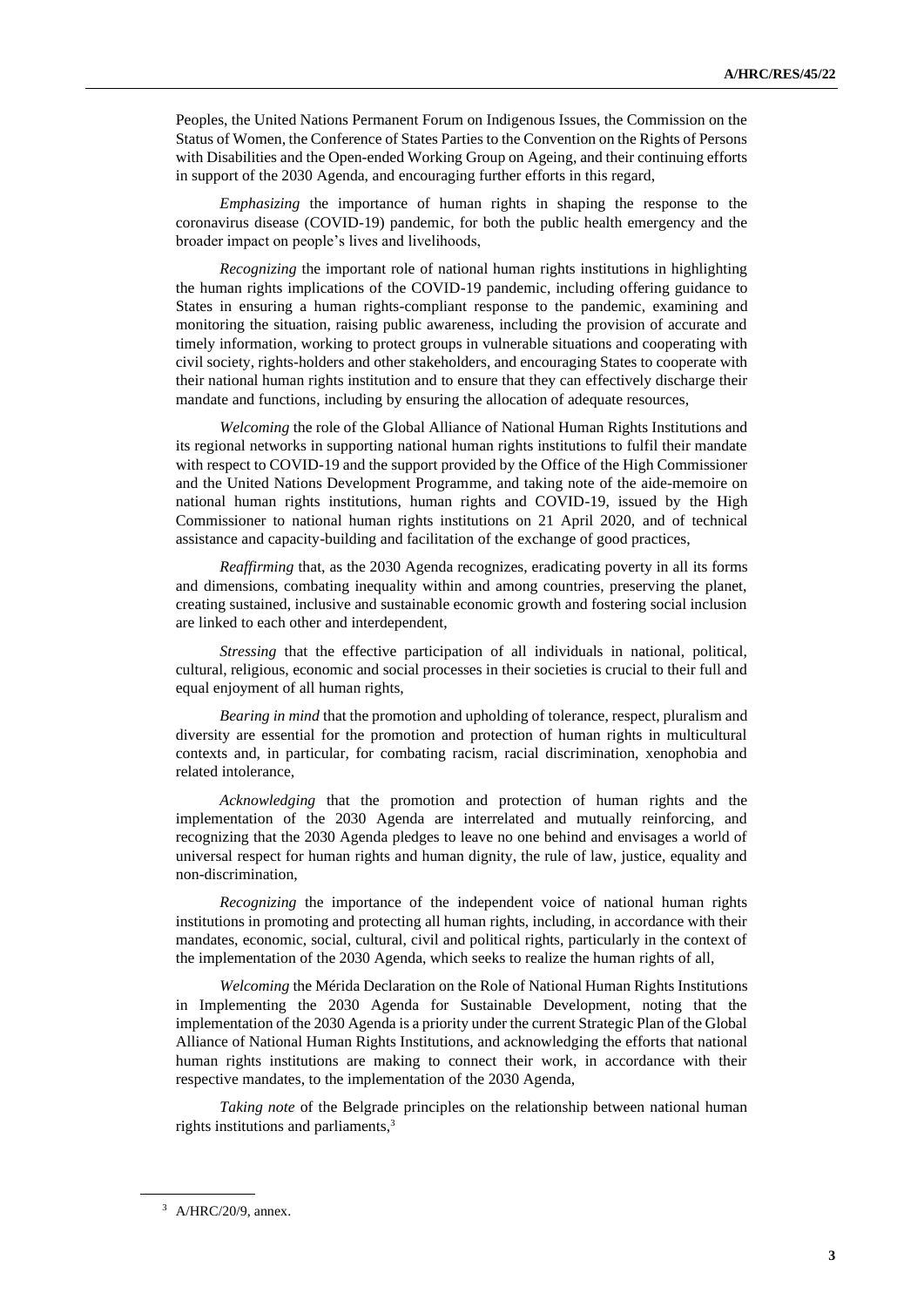1. *Welcomes* the most recent reports of the Secretary-General submitted to the Human Rights Council on national human rights institutions<sup>4</sup> and on the activities of the Global Alliance of National Human Rights Institutions in accrediting national human rights institutions in compliance with the principles relating to the status of national institutions for the promotion and protection of human rights (the Paris Principles);<sup>5</sup>

2. *Encourages* Member States to establish effective, independent and pluralistic national human rights institutions or, where they already exist, to strengthen them to enable the effective fulfilment of their mandate to promote and protect human rights and fundamental freedoms for all, as outlined in the Vienna Declaration and Programme of Action, and to do so in accordance with the Paris Principles;

3. *Stresses* the importance of the financial and administrative independence and the stability of national human rights institutions for the promotion and protection of human rights, notes with satisfaction the efforts of those Member States that have provided their national human rights institutions with more autonomy and independence, including by giving them an investigative role or enhancing such a role, and encourages other Governments to consider taking similar steps;

4. *Also stresses* that national human rights institutions and their respective members and staff should not face any form of reprisal or intimidation, including political pressure, physical intimidation, harassment or unjustifiable budgetary limitations, as a result of activities undertaken in accordance with their respective mandates, including when taking up individual cases or when reporting on serious or systematic violations, and calls upon States to promptly and thoroughly investigate cases of alleged reprisal or intimidation against members or staff of national human rights institutions or against individuals who cooperate or seek to cooperate with them and to bring perpetrators to justice;

5. *Encourages* national human rights institutions that are compliant with the Paris Principles and their networks to continue to participate in and contribute to, including where relevant by providing parallel reports and other information, the work of the Human Rights Council and its universal periodic review mechanism, the special procedures and the treaty bodies and all other relevant United Nations forums, and also encourages all relevant United Nations mechanisms and processes, including in the discussions on the implementation of the 2030 Agenda for Sustainable Development and the high-level political forum on sustainable development, and the review of General Assembly resolution 72/305, on the strengthening of the Economic and Social Council, to strengthen the independent participation of national human rights institutions compliant with the Paris Principles, in accordance with their respective mandates;

6. *Welcomes* the important role of the Global Alliance of National Human Rights Institutions, in close cooperation with the Office of the United Nations High Commissioner for Human Rights, in assessing conformity with the Paris Principles and in assisting States and national institutions, when requested, to strengthen national human rights institutions in accordance with such principles, also welcomes the continuing number of national institutions seeking accreditation status through the Global Alliance, and encourages relevant national institutions, including ombudsman institutions, to seek accreditation status;

7. *Encourages* the Secretary-General and all United Nations human rights mechanisms and relevant United Nations agencies, funds and programmes, working within their respective mandates, to continue to give high priority to requests from Member States for assistance in the establishment and strengthening of national human rights institutions, to work with Member States and national human rights institutions in the protection and promotion of human rights, and to strengthen United Nations system-wide coordination in support of national human rights institutions;

8. *Recognizes* the contribution that national human rights institutions have made to the promotion and protection, and prevention of violations, of human rights by exercising

<sup>4</sup> A/HRC/45/42.

<sup>5</sup> A/HRC/45/43.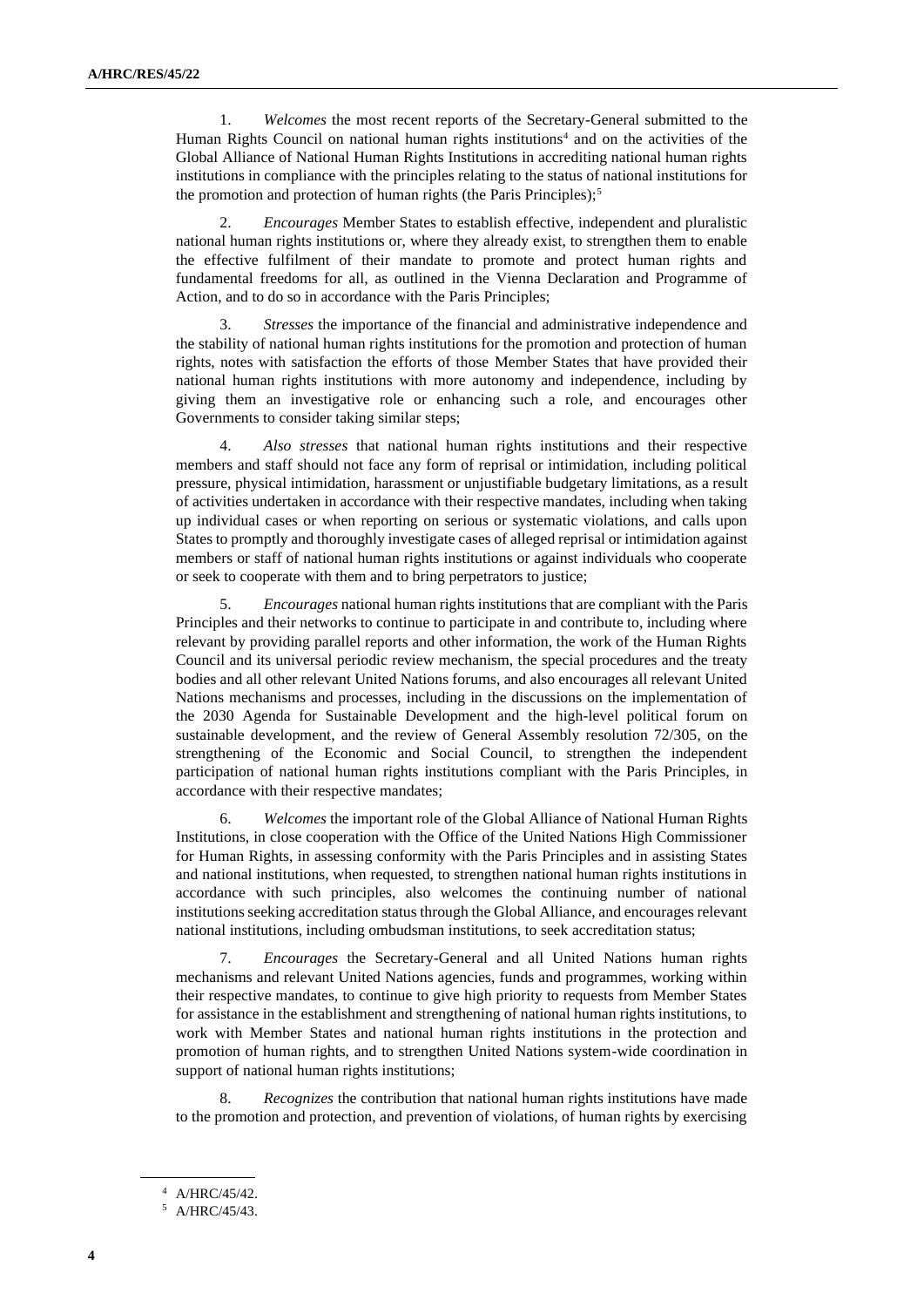their mandates and functions consistent with the Paris Principles, and encourages them to continue to do so, including by:

(a) Independently assisting, advising and engaging with the State, and other stakeholders, in the prevention of violations and abuses of human rights;

(b) Encouraging the ratification, and ensuring the implementation, of international human rights treaties;

(c) Promoting legal, policy and procedural reforms, including to promote and ensure the harmonization of national laws and practices with the international human rights instruments to which a State is a party, and their effective implementation;

(d) Cooperating with the United Nations system, including by contributing, as appropriate, to follow-up actions to the recommendations made by international human rights mechanisms;

(e) Conducting and promoting practical and relevant human rights training and education, and raising public awareness and advocacy about the promotion and protection of human rights and efforts to combat all forms of discrimination;

(f) Working with non-governmental organizations devoted to promoting and protecting human rights and economic and social development, combating racism and protecting groups subject to particular vulnerabilities, marginalization or intersecting forms of discrimination, or specialized areas;

(g) Preparing and publicizing reports on the national situation with regard to human rights, drawing the attention of the Government to situations in any part of the country in which human rights are violated, making proposals to put an end to such situations and, where necessary, expressing an opinion on the positions and reactions of the Government;

(h) Supporting transparent and meaningful engagement by States in regional and international human rights forums by making contributions, in accordance with their independent mandates, to the reports that States are required to submit to United Nations bodies and committees and to regional institutions pursuant to their treaty obligations;

9. *Acknowledges* that, in the performance of their key functions, in accordance with their mandates and with the Paris Principles, national human rights institutions are supporting the establishment and maintenance of inclusive societies, and in doing so are contributing to the implementation of the 2030 Agenda, including by:

(a) Assisting States to adopt effective frameworks to promote and protect human rights, which are applied equally to protect the rights of all individuals without discrimination on any grounds, including race, colour, gender, age, disability, language, religion, political or other opinion, national or social origin, property, birth or other status;

(b) Contributing to building the capacity of States to prevent and reduce discrimination and violence through effective national-level legislation, regulation, policies and programmes, including those that guarantee equal access, rights and opportunities for all, including equal access to justice and participatory decision-making;

(c) Contributing to the progressive realization of economic, social and cultural rights for all;

(d) Contributing to the elimination of all forms of discrimination against women and gender-based violence;

(e) Contributing to the fight against racism, racial discrimination, xenophobia and other related intolerance, all forms of hate speech, and religious intolerance and its manifestations, including hate crimes and incitement to hatred, and fostering cohesive societies that respect and celebrate diversity and multiculturalism;

(f) Contributing to addressing multiple and intersecting forms of discrimination that can increase the vulnerability to violence and discrimination of persons with disabilities, indigenous peoples, refugees and migrants, persons who are socioeconomically disadvantaged, persons belonging to national or ethnic, religious and linguistic minorities, and other individuals in vulnerable situations or belonging to marginalized groups;